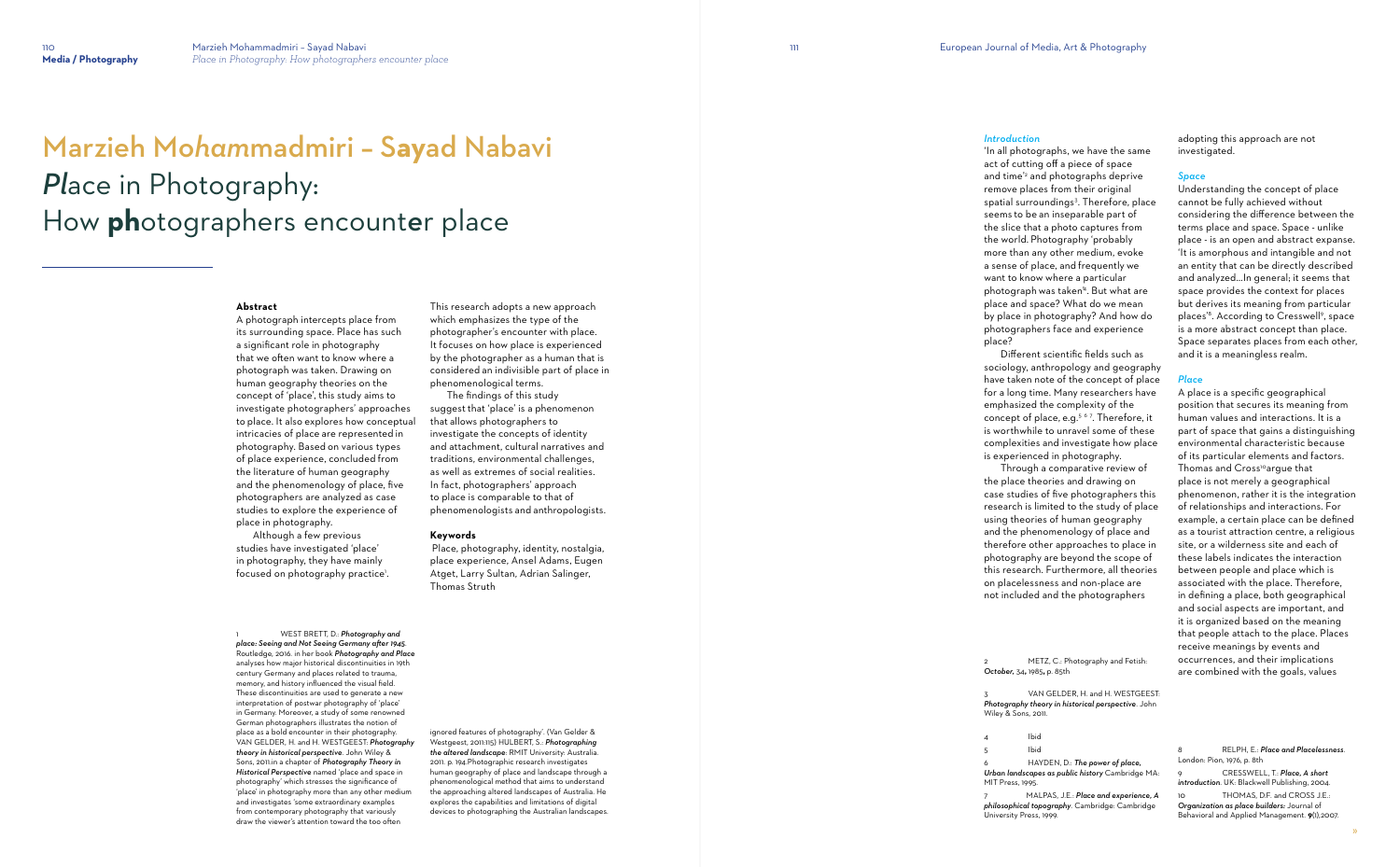and tendencies of human beings". A simple definition of place includes two characteristics: geographical position and human values, as Cresswell<sup>12</sup> briefly defines place as a 'meaningful location' or a space to which people are attached. Human's existence is undeniably connected to place, to the extent that humankind experiences itself through perception of and in the place. Pallasmaa<sup>13</sup>describes his encounter with place in great details:

In contrast to the phenomenon of place, Edward Relph has defined another concept in his book entitled *Place and Placelessness*<sup>14</sup>*: 'placelessness'. He explores '*placelessness geography' in an environment from an anthropologist geographer's viewpoint. Augé<sup>15</sup>in his book *Non-places, counts excess in time and greediness of people as the main characteristics of super-modernity and argues that non-places have replaced places due to the lack of identity, history and urban relations. Non-places such as highways, hypermarkets,* ATMs and airport exit halls are temporary spaces for promenade, relationships and consumption<sup>16</sup>. Nowadays, it can

 I confront the city with my body; my legs measure the length of the arcade and the width of the square; … I experience myself in the city, and the city exists through my embodied experience. The city and my body supplement and define each other. I dwell in the city, and the city dwells in me.

# *Placelessness*

11 Ibid 12 CRESSWELL, T.: *Place, A short introduction*. UK: Blackwell Publishing, 2004. 13 PALLASMAA, J.: *The Eyes of the Skin: Architecture and the Senses*: John Wiley and Sons. 2005. p. 40.

14 RELPH, E.: *Place and Placelessness*. London: Pion, 1976. 15 AUGÉ, M.: *Non-lieux*: Verso: London, New York. 1995. p. 122

16 Ibid

be concluded from the studies on place and placelessness that these two concepts could be considered at the two opposite ends of the spectrum, and any setting may be located at a particular spot on this spectrum. Therefore, perhaps it is better to name 'placeness', including some degree of variety, meaning and uniqueness compared to placelessness that implies standardization and similarity in this spectrum.

*Actualization of place in photography*

 In 1955, together with Nancy Newhall, Adams held an exhibition in America entitled 'This is the American earth' to show the significance of protecting the environment and wilderness through a communal and aesthetic view, and to make Americans conscious of existing tourism development policies. According to Robert Turnage's<sup>21</sup> paper, along with

Architecture aims to convert space into place to activate the potential content of a setting. A similar process can occur through photography. The medium of photography is capable of organizing a space by framing and adjusting the depth of field, shutter speed… giving it a new credit. A catalyst that converts any location into a place is a process of deep experience. Place, therefore, is a part of an environment that has been taken note of; an environment that is of a particular interest to us and has earned a meaning. Taking photos of a location reflects the photographer's attention given to the space making it meaningful. In fact, if there are no values and meanings beforehand, these are created when the photographer encounters the location within his/ her photography practice. Therefore, photography can be considered as a place-making practice. During photography practice, the framed shot converts a space into a definable place.

about the significance of natural to this preoccupation, Adams is

 Photographers encounter place in di fferent ways, and place has been variously experienced by photographers. In order to analyze these approaches this paper studies various types of place experience from the human geography standpoint, and investigates the way each photographer has experienced and encountered place in their photographs. For this purpose, photographers who have specifically worked on subjects related to place will be reviewed. Various types of photographers' place experience will be discussed in the following sections.

## *Place experience and photographers Ansel Adams and Attachment to place*

Attachment to place is a ffected by factors such as length of residence, rituals and customs, the interaction of the individuals with each other, and shared experiences<sup>17</sup>. The relationship to the material environment and the physical quality of the place, special events, and symbols are other influential factors on human's attachment to place<sup>18</sup>. Ansel Adams was one of the pioneer masters of landscape photography as well as an environmentalist. 'Wilderness had always been for Adams a mystique: a valid, intangible, non-materialistic experience'19: he preferred natural landscapes to cityscapes for photography all the time. Adams has described his very first visit to Yosemite Valley as extremely impressive. 'That first impression of the valley… was a culmination of experience so intense as to be almost painful'<sup>20</sup>. He had a strong attachment to 'Yosemite Valley' and shot for many years in this area. This photography experience helped him discover and record new aesthetic qualities in this place. He used photographic techniques to privilege a monumental quality in natural landscapes.

Edward Weston, Adams was sensitive places in humans' life at a time when Cartier-Bresson and his other fellows considered 'social significance' as a necessity for photography. In addition considered to be one of the pioneers in the realm of sublime landscapes.

#### *Eugene Atget, rootedness, and nostalgia*

| 17                  | RELPH, E.: Place and Placelessness.                 | $$ a piace and      |             |
|---------------------|-----------------------------------------------------|---------------------|-------------|
| London: Pion, 1976. |                                                     |                     |             |
| 18                  | Ibid                                                |                     |             |
| 19                  | TURNAGE, R.: Ansel Adams: The Role                  |                     |             |
|                     | of the Artist in the Environmental Movement, in The |                     |             |
|                     | <b>Ansel Adams Gallery.</b> 1980.                   | 22                  | <b>RELP</b> |
|                     |                                                     | London: Pion, 1976. |             |
| 20                  | Ibid                                                | 23                  | Ibid        |
| 21                  | Ibid                                                | 24                  | Ibid        |

Places to which we are most attached are literally fields of care; the settings in which we have had a multiplicity of experiences<sup>22</sup>. We have roots in such places. The Rootedness causes a complete commitment and responsibility and as a result of which one tolerates a place and takes care of it<sup>23</sup>. A good example of photographers with such an approach to place is Eugene Atget. It seems that Atget's job was taking photos for other artists. However, documenting all landscapes, streets, parks, and architectural details in Paris and its suburbs indicates that he had a deep commitment to caring for the city. He realised that the emergence of modernity would change old landscapes, buildings and as a result, the image of the city. 'Rootedness in place' obliged him to shoot the same place or even a specific tree in a park of Paris over and over to document and archive the changes that happened due to the spread of modernity.

 The act of commitment includes accepting limitations and weaknesses and so does the commitment to a place. Relph<sup>24</sup> believes that when the relationship between a place and a person includes tension, the need to stay causes 'drudgery of place'- the melancholia that accompanies a feeling of oppression and imprisonment in a place- and the desire to leave

22 RELPH, E.: *Place and Placelessness*.

causes 'nostalgia', both of which are annoying. Shafiei Kadkani the Iranian poet also expressed a desire to escape from a place and nostalgia for it at the same time: 'I wish humans could take their homeland with them wherever they liked the same as violets in soil boxes' 25 . Nostalgia is a kind of humans' encounter with a place. 'Nostalgia is yearning for aspects of one's past, a yearning that may include but is not limited to one's homeland' 26 . In addition to documenting culture and places in France, Atget expanded the formal and expressive possibilities of photography. Grundberg <sup>27</sup> argues that some of Atget's photos are eternal and poetic and strongly reflective of his sense of nostalgia. He points out that 'More than any other photographer, Atget makes explicit photography's ability to render all things nostalgic, so that the past seems to ache in us'. He showed Paris not as a city that is being modernized, but as an abandoned city. There are no symbols of modern Paris such as the Ei ffel Tower and the Opera. In his photos and in the place of those symbols of modernity, he concentrated on old places that are on the verge of destruction.

# *Larry Sultan and home*

Home is the foundation and basis of human's identity and existence 28 . The deepest type of place attachment is an attachment to home which is an experience that is rooted in a special, familiar and meaningful place. Yet it is like a window to the unfamiliar and diverse world 29 . In

29 Ibid

<sup>25</sup> SHAFIEI KADKANI, M.: *Through a Leaf's Eyes*. Sokhan, 1978.

<sup>26</sup> GREENBERG, J., et al.: *Handbook of experimental existential Psychology*. New York: Guilford press, 2004

<sup>27</sup> GRUNDBERG, A.: *Photography view; Eugene Atget-His art bridged two centuries*, in *The New York Times*. 1985.

<sup>28</sup> RELPH, E.: *Place and Placelessness*. London: Pion, 1976.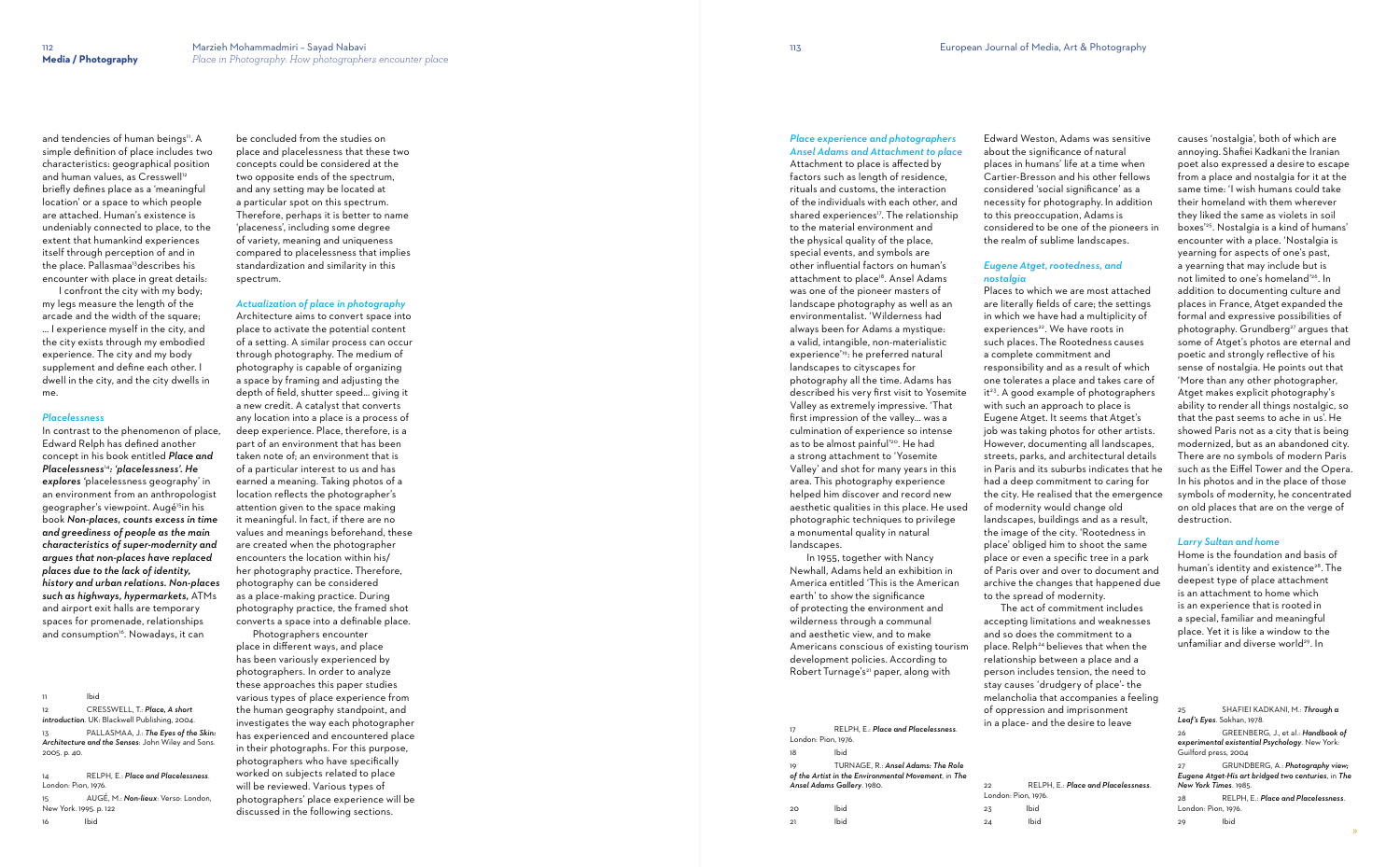Larry Sultan›s works, the concept of home explicitly and implicitly has a significant role: His interest in the human›s eternal endeavour to inhabit is visible in his projects. He depicts people who have left their homes and have immigrated to a strange land - 'Homeland'- creating porn scenes in the houses of his former neighbourhood – 'The valley'- and on top of all, his childhood home – 'Pictures from home'. Sultan has showcased the physical and emotional dimensions of home in his photos.

 It has more to do with love than with sociology, with being a subject in the drama rather than a witness. And in the odd and jumbled process of working everything shifts; the boundaries blur, my distance slips; the arrogance and illusion of immunity falter<sup>30</sup>.

 The statement above shows that Sultan started to investigate the concept of home by choosing his parents as subjects, but his attachment to this place caused him to gradually change his role from a witness and photographer to the subject of this work. 'Sultan almost obsessively photographs his parents, capturing them in both brutally honest and heartbreakingly sweet moments'31.

 His interest in place and especially in the notion of home is more clearly observable in his project 'pictures from home' compared to his other works. 'Pictures from home' is a Project that lasted about 10 years during which Sultan took photos of his parents in the house where he was raised. Sultan wrote in a statement on the work in 1992 that the force motivating him to work on this project was hardly expressible:

Wolf<sup>32</sup> states that there is a type of pseudo-documentary, glamorous and large format that mixes the staged scenes with more traditional concepts of documentary photography, while simply breaking the borders of the two genres.

 While rooted in the California landscape and its particular dynamics of terrain and labor, this image suggests a dreamlike place, with the abundantly blossoming cherry tree borrowing motifs from Asian art<sup>34</sup>.

 Sultan (n.d.) in his statement about this project wrote: 'These places represented a small and vanishing patch of paradise that existed just outside the boundaries of property and ownership'. He wanted to showcase the bitterness of immigration and enthusiasm for home through these photos. A place which provides him with a free realm and a haven away from the judgment of others<sup>35</sup>.

 His more recent collections showcase place more impartially. In the collection 'homeland,' Sultan takes some staged photos of immigrant workers in California landscapes. The guest curator, Helfand<sup>33</sup> highlights some of these photos:

> **Ibid** 38 FULLEYLOVE, R.: *Photographer Adrienne Salinger's series of teenage bedrooms from the 90s*, in *It's nice that*. 2016. 39 Ibid 40 WILLIAMS, M.: *The bizarre beauty of*

|                                                                                                       | WOLF, K.: Homesick: On Larry Sultan<br>32<br>at LACMA, in Los Angeles Review Books: LARB: Los<br>Angeles. 2015. |                                      | 37             |
|-------------------------------------------------------------------------------------------------------|-----------------------------------------------------------------------------------------------------------------|--------------------------------------|----------------|
| Larry Sultan "Here and Home" at<br>30                                                                 |                                                                                                                 |                                      |                |
| LACMA. Aperture 2014 December 23rd]; Available<br>from: http://aperture.org/blog/larry-sultan-lacma/. | 33<br>Museum. 2013.                                                                                             | HELFAND, G.: Larry Sultan: Asian Art | 38<br>A<br>fr  |
| WILLIAMS, M.: Larry Sultan's<br>31<br>Humanizing Investigations. Artbound 2014 [cited                 | 34                                                                                                              | Ibid                                 | 39             |
| 2017 August 8]; Film and media arts]. Available from:                                                 | 35                                                                                                              | Ibid                                 | 4 <sup>°</sup> |
| https://www.kcet.org/shows/artbound/larry-sultans-                                                    | 36                                                                                                              | RELPH, E.: Place and Placelessness.  | $\mathbf{A}$   |
| humanizing-investigations.                                                                            | London: Pion, 1976.                                                                                             |                                      |                |

# *Adrian Salinger and personal places*

Other than public places that people experience, there are private places that are significant to people and represent their individuality. Some of these private places have been physically separated from the public world. Relph<sup>36</sup> explains that the personal place may be, for example, part of the home belonging to a member of the family such as a room,

corner or drawer used exclusively by the individual or by others who have his/her permission. However, particular places might bear some certain meaning to a person to the extent that they may be seen in their dreams<sup>37</sup>. The American photographer Adrian Salinger states: 'our bedrooms tell stories about us; they become the box of our memories, wishes and self-awareness'<sup>38</sup> The photo book of *In my room by Adrian Salinger that was created in the 1990s visualizes teenagers in their bedrooms. The portraits of these people in their personal place show the significance of this place for an individual, especially at adolescence. The period when a person is passionately and seriously seeking independence and initiating their senses of individuality against others, including their family and society. The private place bears some personal meanings for an individual, and it is replete with* items showing the taste, interests and mindset of the owner representing their identities. According to Salinger, she has not staged these photos: 'I told them not to clean the room and not to prepare it in any way' 39. Therefore, she has addressed the subject documentarily and has integrated place photography and portrait so that they complement each other in representing the person's identity.

> 45 Ibid 46 Ibid 47 Ibid 48 RELPH, E.: *Place and Placelessness*. London: Pion, 1976, p. 15<sup>th</sup> 49 RELPH, E.: *Place and Placelessness*. London: Pion, 1976, p. 16<sup>th.</sup>

Williams40 argues that Salinger has tried to capture the internal functions of this private place that resembles a home in their homes for the teenagers; in this way, she approaches the inner world of the person residing at this place. In the 1990s, a personal room played the main role in showing the identity of a person. Nowadays, although social networks

*Adrian Salinger's 'Teenagers'*, in *IDOL*: Idol. 2016.

have taken up a part of this role, the personal place is still people's territory

of privacy and solitude.

*Thomas Struth, the identity of places, and sacred experience*  Lynch41 defines the identity of a place simply as that which provides its individuality or distinction from other places and serves as the basis for its recognition as a separable entity. The three basic elements of place identity are physical setting, activities, and meanings42. Another significant aspect of identity is less tangible than those three, yet serves to link them: It has been variously termed namely, 'spirit of place', 'sense of place' or 'genius of place' (genius loci); all terms refer to 'character'<sup>43</sup> .

 Thomas Struth has paid special attention to the identity of place in a number of projects. He has categorised his photos in several groups each of which was shot from a particular district within a city and hung them on a wall in different sizes in the 'streets of New York' exhibition. Struth (n.d.) explains his approach:

 I was interested in the possibility of the photographic image revealing the different character or the 'sound' of the place. I learned that certain areas of the city have an emblematic character; they express the city's structure. How can the atmosphere of one place be so different from another?<sup>44</sup> The approach of Struth in the New

York project, as he has acknowledged, is to pay attention to the identity of place. A character that distinguishes each place from the other is the question that fills Struth's mind in his photographic quest. Moreover, Struth in

42 RELPH, E.: *Place and Placelessness*.

LA, T. and J. LINGWOOD: *Thomas Struth, Photographs 1978-2010*: The  $\overline{\text{h}}$   $\overline{\text{h}}$   $\overline{\text{h}}$   $\overline{\text{h}}$ 

| A1                  | LYNCH.               |
|---------------------|----------------------|
|                     | Cambridge MA: MIT    |
| 42                  | RELPH.               |
| London: Pion, 1976. |                      |
| 4 <sub>5</sub>      | lhid                 |
| 44                  | <b>BEZZOL</b>        |
|                     | Thomas Struth, Photo |
|                     | Monacelli Press: Mun |
|                     |                      |

his experience of place within the city seeks the zones and streets which identity represents the identity of the whole city. Struth in 'unconscious places 1' focused on finding places of the city that 'express most clearly the nature of the city' 45 . He was searching for a unique identity or in other words, the spirit of the city in European cityscapes. He named 14 of his photos that he believed depicted the spirit of the city in the most complete and comprehensive way 'the headlines'. Even in Struth's series, 'New picture from paradise', taken from jungles in different areas throughout the world, we can find traces of place identity.

 'Struth recognises that some of the photographs are informed by certain motifs and elements relating to a specific culture' 46 . For example, photos shot in Japan are a reminder of Japanese traditional gardens, whilst those shot in the pine forests of Bavaria draw on the formative significance of the motif of the forest— 'Der Deutsche Wald'—in German art and literature 47 .

 Struth observed remarkable emotional and spiritual experiences in people who were visiting holy places as tourists or religious believers. 'Sacred experience' is also a kind of place experience. Eliade (1959) argues that religious experience involves the 'manifestation of something of a wholly different order, something that does not belong to our world' 48 . This sacred experience leads to holy places wherein communication between three cosmic planes of earth, heaven, and hell is possible 49 .

 Struth has travelled to different cities around the world for 'unconscious places 2' in which he saw many cities for

K.: The image of the city.  $P$ ress, 1960.